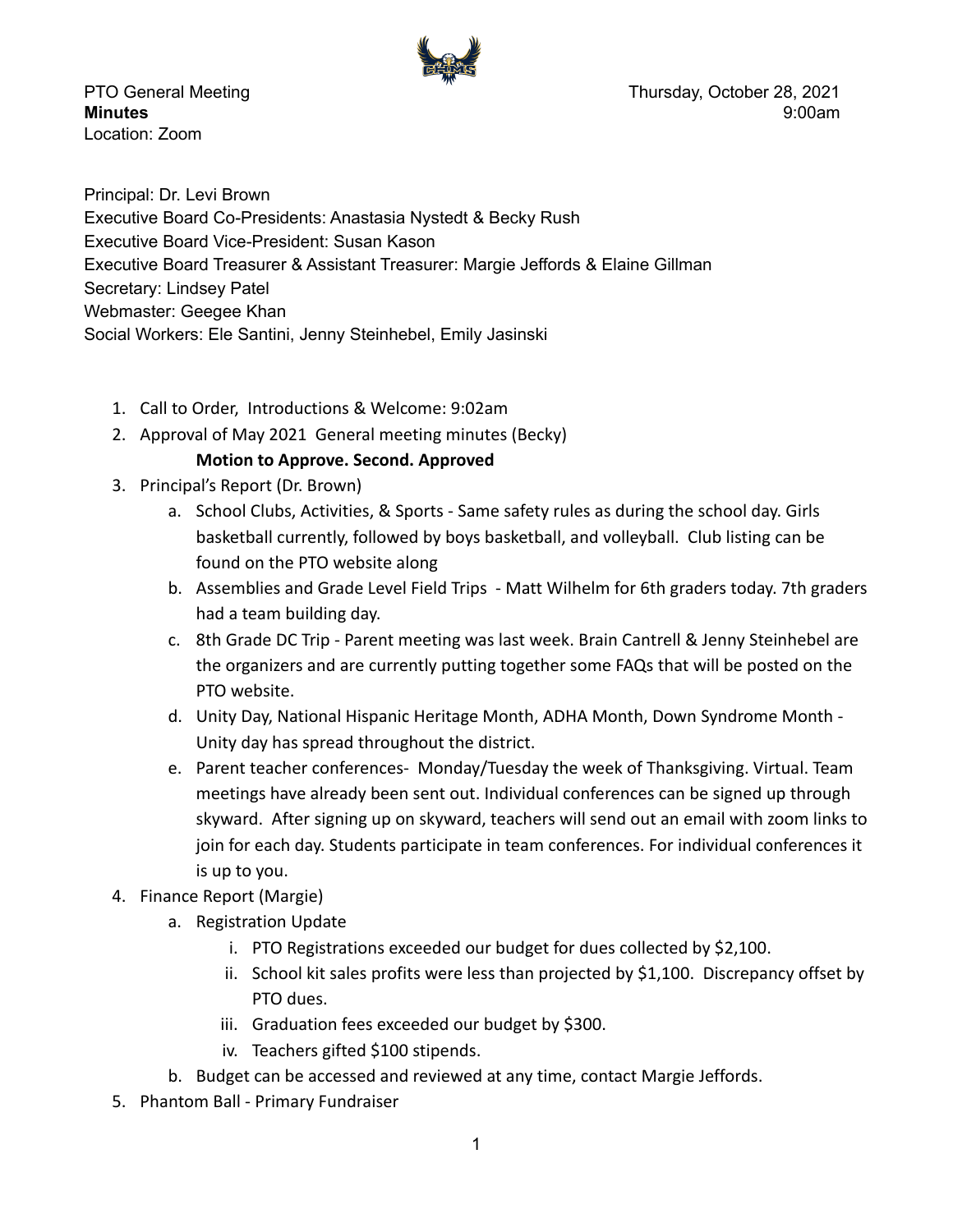Location: Zoom



- a. Non-event It is a fundraiser you do not need to attend, get an outfit for or hire a babysitter.
- a. 24% of CHMS families have contributed
- b. Along with corporate sponsors, we have raised \$19,800 approaching our \$20,000 goal.
- c. Link to donate can be found in email
- d. Fundraiser to be used for: Bike racks, CPR mannequins, lunch recess equipment, landscaping storage unit, outdoor seating,
- 6. 2021 Highlight to dates
	- a. Back to school day school pictures taken, walk schedules, supply kits shipped home
	- b. Welcome back staff lunch
	- c. Newcomers Newcomer party, Starbucks coffee meetup, Eaglets playgroup,
	- d. Stock the Lounge September
	- e. Directory Hard copy at the printer, online access through "membership toolkit" app. Make sure you turn your notifications on.
	- f. Newsletter If you are not receiving a Sunday morning newsletter, make sure you sign up on the PTO website. You can always find it on the PTO website as well.
	- g. Eagle Eats Home run Inn pizza pickup.
	- h. Eagle Cafe Smile cookies
	- i. Spiritwear Supply chain delays, hoping they come this week.
- 7. Look Ahead
	- a. Food Drive November 1-12
	- b. Book Fair November 17-19
	- c. Season's Gift November 15 December 3 (supporting HCS)
	- d. High School 101 D86 Parent Panel Q&A December 1, 7pm
	- e. General PTO Meeting December 16, 9am
- 8. QA
	- a. Student IDs this year Not issued this year.. For PSAT/ACT, library card?
	- b. Is there a description of the clubs, what they do, expectations, schedules? Ele Santini will follow up to see when the slides/presentations will be shared.
- 9. Social Worker Presentation
	- a. Social workers follow the students from 6th thru 8th grade. Social workers see students with IEP and 504 social worker minutes, but their doors are open for all students.
	- b. Social workers work with advisory staff to create district-wide SEL lesson plans incorporating the Big Life journals. Big Life Journals incorporate the following themes: Positive mindset and growth mindset, interest inventory, future planning, persistence & goal setting.